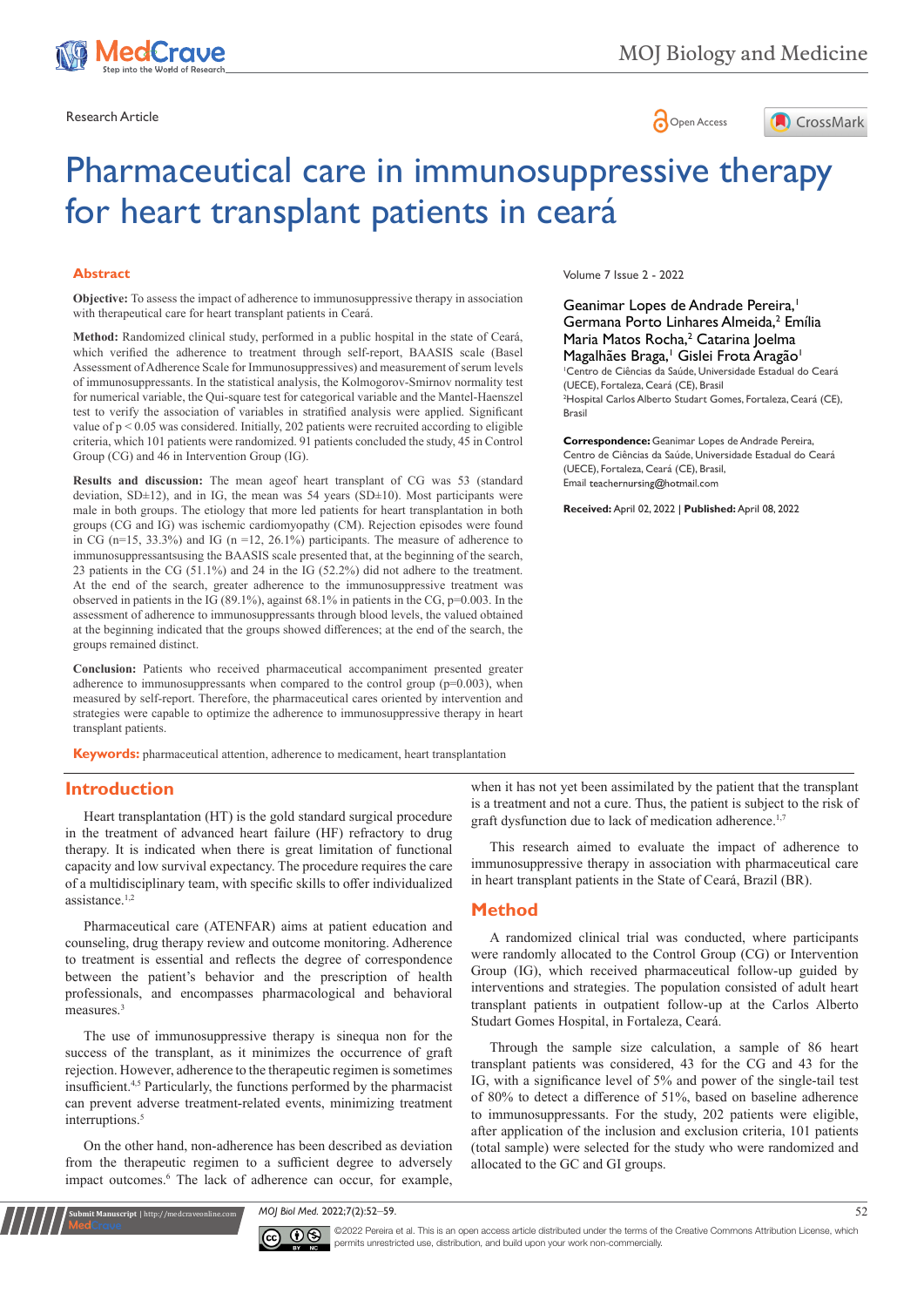In the CG, 50 heart transplant recipients were allocated, of which 2 refused to participate, 1 was not contacted, and 2 were excluded due to lack of exams. The IG initially had 51 heart transplant recipients, of which 2 refused to participate, 1 transplant patient died during the research and 2patients were lost to follow-up. The data collection period was from November/2018 to July/2019. Patients over 18years of age, with three months of heart transplantation at the maximum time of transplantation, were excluded, those unable to attend pharmaceutical consultations and without test results were excluded.

The research was approved by the Hospital Ethics Committee and submitted to Plataforma Brasil (No. 2,985,781). After clarifying the objectives of the study, the participants signed the Free and Informed Consent Term, guaranteeing them the right to privacy and the freedom to withdraw from the research at any time.

The BAASIS scale was used, which was applied at baseline (initial) and at the end of the research. The tool consists of four questions focused on the use of immunosuppressive medication in the last four weeks.<sup>6,8</sup> Results are categorized into YES or NO, whenever an answer is yes, a score is given according to frequency.

The study also evaluated blood concentrations of calcineurin inhibitors (Tacrolimus and Ciclosporin) and mTor inhibitors (Sirolimus and Everolimus). The cutoff point for this variable consisted of the first sample collected at baseline, for both groups. For the final collection of the CG group, the sample from the third month after its inclusion in the study was used. In the IG, the sample was collected after the third pharmaceutical follow-up. To obtain data, the patients' medical records and the computerized information system used by the institution (MATRIX) were used.



The immunosuppressive therapy for maintenance of heart transplant patients monitored by the Hospital where the research was carried out is defined by the second Brazilian Guideline on Cardiac Transplantation. The immunosuppressive regimen consists of

corticosteroids, calcineurin inhibitors (cyclosporine or tacrolimus) and an antiproliferative (sodium mofetiloucophenolate mycophenolate). Drug standardization is described in Table 1.

|  |  | Table I Standardization of immunosuppressive drugs adopted by the Heart Failure and Transplantation Unit (CICU). (In Portuguese) |  |  |  |  |  |  |  |
|--|--|----------------------------------------------------------------------------------------------------------------------------------|--|--|--|--|--|--|--|
|--|--|----------------------------------------------------------------------------------------------------------------------------------|--|--|--|--|--|--|--|

| Fármaco                | Via                           | Dose inicial                                         | Manutenção                                       | Nível sérico                                                                       |  |  |
|------------------------|-------------------------------|------------------------------------------------------|--------------------------------------------------|------------------------------------------------------------------------------------|--|--|
| Prednisona             | Oral                          | Img/kg.                                              | Retirada em 6 meses                              | Não se aplica                                                                      |  |  |
| Metilprednisolona      | Intra-<br>venosa              | 500 - 1000mg, dose<br>decrescente até<br>terceiro PO | Tratamento<br>de rejeição<br>aguda por 3-5 dias  | Não se aplica                                                                      |  |  |
| Oral                   |                               | 3-8mg/kg/dia;                                        |                                                  | C0: 350-450 (inicial);                                                             |  |  |
| Ciclosporina           | Venosa                        | I-2mg/kg/dia;<br>(1/3 dose oral)                     | Guiada por sintomas,<br>rejeição e nível sérico  | 250-350 (3 a 6meses);<br>200-300 (6 a 12meses);<br>Venosa 100-200 (acima de 1 ano) |  |  |
|                        | Oral<br>$0,05-0,1$ mg/kg/dia; | Guiada por sintomas,                                 | Vale: 10-15ng/mL (inicial);                      |                                                                                    |  |  |
| <b>Tacrolimus</b>      | Venosa                        | 0,01-0,02mg/kg/dia                                   | rejeição e nível sérico                          | 5-10 ng/mL (pós 6meses)                                                            |  |  |
| MicofenolatoMofetil    | Oral                          | $\lg$ 12/12 horas                                    |                                                  |                                                                                    |  |  |
|                        | Venosa                        | Semelhante a oral                                    | 500-1,5g 12/12 horas                             | MPA 2,5-5mcg/ml                                                                    |  |  |
| Micofenolato<br>Sódico | Oral                          | 720mg 12/12horas                                     | 360-1080g<br>12/12horas                          | MPA 2,5-5mcg/ml                                                                    |  |  |
| Sirolimus              | Oral                          | Ataque de 6mg                                        | 2mg/dia - 1x/dia<br>(ajuste por nível<br>sérico) | Vale: 5-15ng/ml                                                                    |  |  |
| Everolimus             | Oral                          | $0,5-1,5mg/dia$                                      | 0,5-1,5mg/dia -<br>12/12horas                    | Vale: 3-8ng/ml                                                                     |  |  |

C0: Serum concentration of the immunosuppressant in the valley (1hour before the next dose)

MPA: Mycophenolate acid

PO: Postoperative

Source: Adapted from the II Heart Transplant Guideline, 2010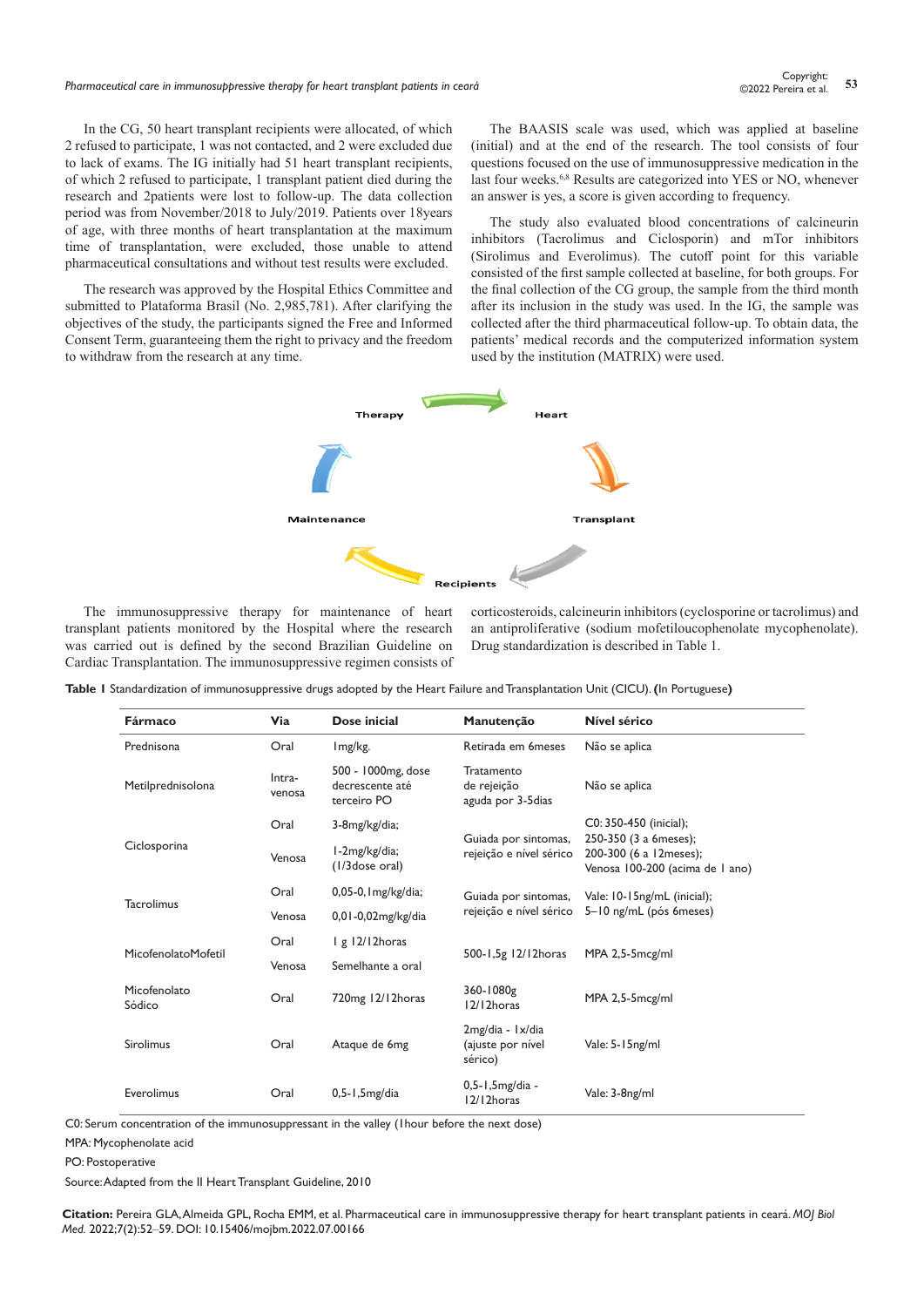The IG patients were monitored monthly by the research pharmacist for three months and combined interventions were performed that included the characteristics of categories I, II and III, as shown in Table 2.

The data obtained in the collection were tabulated and analyzed using the IBM SPSS Statistics for Windows, Version 23.0 software. Armonk, NY: IBM Corp. IBM Corp. Released 2015. The categorical quantitative results were presented in the form of percentages and counts and the numerical ones in the form of measures of central tendency. Kolmogorov-Smirnov normality tests were performed for continuous variables. For categorical variables, the chi-square test was used to verify association and the Mantel-Haesnzel test for stratified analysis with 3 variables (intervention). P values <0.05 were considered significant.

## **Results and discussion**

The results corresponding to the clinical data of heart transplant patients followed up in the research are presented in (Table 3). The mean age of heart transplant recipients in the CG was 53 years±12 and for the IG 54 (SD $\pm$ 10) years. Most participants were male in both groups. The main etiology that most led patients to heart transplantation in both groups (CG - IG) was ischemic MCP.In the CG, the second determining cause of heart transplantation was Chagas' MCP n=11

| Table 3 Clinical characteristics of heart transplant patients. (In Portuguese) |  |  |  |  |  |  |
|--------------------------------------------------------------------------------|--|--|--|--|--|--|
|--------------------------------------------------------------------------------|--|--|--|--|--|--|

**Table 2** Strategies to optimize patients' therapeutic adherence to immunosuppressants in the intervention group

| <b>Interventions</b>    | <b>Strategies</b>                                                    |  |  |  |
|-------------------------|----------------------------------------------------------------------|--|--|--|
|                         | Cognitive/Educational<br>Individual face-to-face (03 appointments)   |  |  |  |
| (I) informative         | Telephone (Call/message) monthly                                     |  |  |  |
|                         | Group didactic classes with slides monthly                           |  |  |  |
| (II) Behavioral         | <b>Behavioral</b><br>Alarm Reminder/Aid someone to remember the dose |  |  |  |
|                         | Adaptation of daily routine to therapeutic treatment.                |  |  |  |
| (III) Family/<br>Social | Social support<br>Social support by the family member/caregiver.     |  |  |  |

 $(24.4\%)$  followed by idiopathic MCP n=8  $(17.8\%)$ . In the GI, there was a higher percentage of heart transplant patients due to idiopathic MCP n=11 (23.9%) and a lower percentage of patients with Chagas' MCP n=7 (15.2%). The mean time of heart transplantation in the CG was 72 months (SD±58) and 84 months (SD±64) in the IG.

In the total sample GC and GI, composed of 91 heart transplant recipients, at some time during treatment, 27 patients (29.7%) had already had an episode of rejection with no statistically significant value (Table 3).

| Etiologia do Transplante n (%)            | <b>GC</b> | GI       | <b>Grupo Geral</b> | P          |
|-------------------------------------------|-----------|----------|--------------------|------------|
| MCP-Isquêmica                             | 15(33)    | 12(26,1) | 27(29,6)           | $0.579**$  |
| MCP-Idiopática                            | 8(17,8)   | 11(23,9) | 19(20,9)           |            |
| MCP- Chagásica                            | 11(24,4)  | 7(15,2)  | 18(19,8)           |            |
| MCP-Dilatada                              | 3(6,70)   | 6(13,0)  | 9(9,90)            |            |
| MCP-Orovalvar                             | 5(11,1)   | 4(8,70)  | 9(9,90)            |            |
| MCP-Outros <sup>3</sup>                   | 3(6,7%)   | 6(13)    | 9(9,90)            |            |
| Tempo de transplante em meses, média (DP) | $72 + 58$ | 84±64    | 78±61              | 0,261      |
| Rejeição n (%)                            |           |          |                    |            |
| Sim                                       | 15(33,3)  | 12(26,1) | 27(29,7)           | 0,449      |
| Não                                       | 30(66,7)  | 34(73,9) | 64(70,3)           |            |
| Imunossupressores n (%)                   |           |          |                    |            |
| <b>Tacrolimus</b>                         | 23(51,1)  | 21(45,7) | 44(48, 4)          |            |
| Ciclosporina                              | 14(31,1)  | 12(26,1) | 26(28,6)           |            |
| Sirolimus                                 | 4(8,9)    | 8(17,4)  | 12(13,2)           | $0.592***$ |
| Everolimus                                | 4(8,9)    | 3(6,5)   | 7(7,7)             |            |
| Tacrolimus/ Sirolimus                     | 0(0)      | 1(2,2)   | 1(,1,1)            |            |
| Tacrolimus/ Everolimus                    | 0(0)      | 1(2,2)   | I(I,I)             |            |

Continuous variables are expressed as mean and standard deviation; categorical, in the form of n  $\frac{8}{5}$  and  $\frac{1}{2}$  and  $\frac{1}{2}$  and  $\frac{1}{2}$  and  $\frac{1}{2}$  and  $\frac{1}{2}$  and  $\frac{1}{2}$  and  $\frac{1}{2}$  and  $\frac{1}{2}$  an cells with less than 1 and 5 individuals; 3MCP - hypertrophic, viral and peripartum; MCP (Myocardiopathy); GC (Control Group); GI (Intervention Group); SD (Standard Deviation), p< 0.05, n (number of patients)

The characterization of the heart transplant recipient's adherence to immunosuppressive drugs, performed in the baseline period immediately after inclusion in the research and in the final period, through the items of the BAASIS scale were gathered in (Table 4). At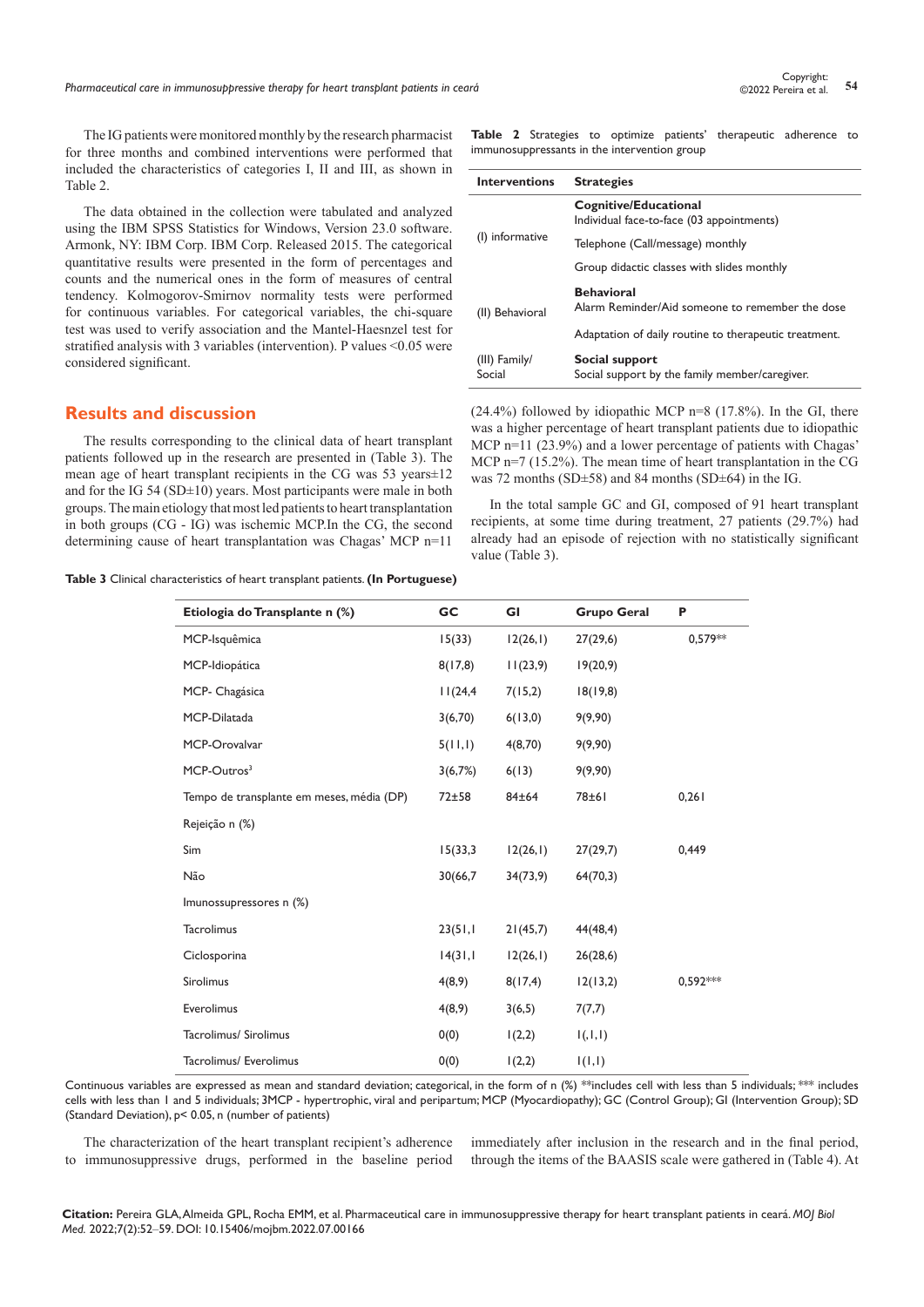baseline, both groups (CG/IG) were similar. The results show that 23 (51.1%) of the heart transplant recipients from the CG and 24 (52.2%) from the IG did not adhere to one or more than one of the four items evaluated, at least once in the last four weeks. Among the questions measured by the BAASIS scale, the non-adherence of heart transplant patients has a higher percentage when the question refers to the lack of fidelity to the prescribed medication times, n=17 (37.8%) in the CG and  $n=19$  (41.3%) in the IG. In the final period, the values decrease to

n=7 (15.6%) in the GC and n=3 (6.5%) in the IG (Table 4).

Figure 1 shows the characterization of heart transplant patients after the responses attributed to the BAASIS scale at baseline, characterizing adherence and non-adherence to immunosuppressive drugs. In the CG, 22 patients (48.9%) were adherent to immunosuppressive therapy, while in the IG the result was  $n=22(47.8\%)$ . The two groups (CG/IG) showed no statistical difference between them  $(p= 0.919)$  at baseline.

**Table 4** Characterization of adherence (GC – GI) to immunosuppressive drugs in heart transplant patients using the BAASIS scale

| <b>BASAL</b>                                                                                                                   | GC       | GI        | <b>Geral Group</b>                                                                                 | *p                                                                                                                                  |  |  |  |  |
|--------------------------------------------------------------------------------------------------------------------------------|----------|-----------|----------------------------------------------------------------------------------------------------|-------------------------------------------------------------------------------------------------------------------------------------|--|--|--|--|
| Adherent                                                                                                                       | 22(48,9) | 22(47,8)  | 44(48,3)                                                                                           | 0,919                                                                                                                               |  |  |  |  |
| Noadherent                                                                                                                     | 23(51,1) | 24(52,2)  | 47(51,7)                                                                                           |                                                                                                                                     |  |  |  |  |
| Q1. Do you remember not taking your immunosuppressant medications in the last 4 weeks?                                         |          |           |                                                                                                    |                                                                                                                                     |  |  |  |  |
| No                                                                                                                             | 33(73,3) | 37(80,4)  | 70(76,8)                                                                                           | 0,421                                                                                                                               |  |  |  |  |
| Yes                                                                                                                            | 12(26,7) | 9(19,6)   | 21(23,2)                                                                                           |                                                                                                                                     |  |  |  |  |
|                                                                                                                                |          |           | Q2. You have missed several consecutive doses of your immunosuppressant drugs in the last 4 weeks? |                                                                                                                                     |  |  |  |  |
| No                                                                                                                             | 42(93,3) | 41(89,1)  | 83(91,2)                                                                                           |                                                                                                                                     |  |  |  |  |
| Yes                                                                                                                            | 3(6,7)   | 5(10,9)   | 8(8,8)                                                                                             | 0,479**                                                                                                                             |  |  |  |  |
|                                                                                                                                |          |           |                                                                                                    | Q3. Do you remember taking your immunosuppressant medications more than 2 hours apart from the prescribed time in the last 4 hours? |  |  |  |  |
| No                                                                                                                             | 28(62,2) | 27(58,7)  | 55(60,4)                                                                                           | 0,731                                                                                                                               |  |  |  |  |
| Yes                                                                                                                            | 17(37,8) | 19(41,3)  | 36(39,6)                                                                                           |                                                                                                                                     |  |  |  |  |
| Q4. You have taken a dose lower than the dose prescribed by your doctor in the last 4 weeks?                                   |          |           |                                                                                                    |                                                                                                                                     |  |  |  |  |
| No                                                                                                                             | 40(88,9) | 40(87,0)  | 80(87,9)                                                                                           | 0,777                                                                                                                               |  |  |  |  |
| Yes                                                                                                                            | 5(11,1)  | 6(13,0)   | 11(12,1)                                                                                           |                                                                                                                                     |  |  |  |  |
| <b>FINAL</b>                                                                                                                   | GC       | GI        | Grupo Total                                                                                        | $*_{p}$                                                                                                                             |  |  |  |  |
| Adherent                                                                                                                       | 31(68,9) | 41(89,1)  | 72(79)                                                                                             | $0,018*$                                                                                                                            |  |  |  |  |
| No adherent                                                                                                                    | 14(31,1) | 5(10,9)   | 19(21)                                                                                             |                                                                                                                                     |  |  |  |  |
| Q1. Do you remember not taking your immunosuppressant medications in the last 4 weeks??                                        |          |           |                                                                                                    |                                                                                                                                     |  |  |  |  |
| No                                                                                                                             | 39(86,7) | 45(97,8)  | 84(92,3)                                                                                           | $0,046**$                                                                                                                           |  |  |  |  |
| Yes                                                                                                                            | 6(13,3)  | 1(2,2)    | 7(7,7)                                                                                             |                                                                                                                                     |  |  |  |  |
|                                                                                                                                |          |           | Q2. Have you missed several consecutive doses of your immunosuppressive drugs in the last 4 weeks? |                                                                                                                                     |  |  |  |  |
| No                                                                                                                             | 44(97,8) | 46(100,0) | 90(99,8)                                                                                           | $0,309***$                                                                                                                          |  |  |  |  |
| Yes                                                                                                                            | 1(2,2)   | 0(0)      | 1(2,2)                                                                                             |                                                                                                                                     |  |  |  |  |
| Q3. Do you remember taking your immunosuppressive drugs more than 2 hours apart from the prescribed time, in the last 4 hours? |          |           |                                                                                                    |                                                                                                                                     |  |  |  |  |
| No                                                                                                                             | 38(84,4) | 43(93,5)  | 81(88,9)                                                                                           | $0,168**$                                                                                                                           |  |  |  |  |
| Yes                                                                                                                            | 7(15,6)  | 3(6,5)    | 10(11,1)                                                                                           |                                                                                                                                     |  |  |  |  |
| Q4. You have taken a dose lower than the dose prescribed by your doctor in the last 4 weeks?                                   |          |           |                                                                                                    |                                                                                                                                     |  |  |  |  |
| No                                                                                                                             | 40(88,9) | 45(97,8)  | 85(93,3)                                                                                           | $0.086**$                                                                                                                           |  |  |  |  |
| Yes                                                                                                                            | 5(11,1)  | 1(2,2)    | 6(6,7)                                                                                             |                                                                                                                                     |  |  |  |  |

 $*_p$  < 0.05; \*\*includes cell with less than 5 individuals; \*\*\* includes cells with less than 1 and 5 individuals; BASAL (initial research period); FINAL (final period of the research). Q1 (Question 1); Q2 (Question 2); Q3 (Question 3); Q4 (Question 4)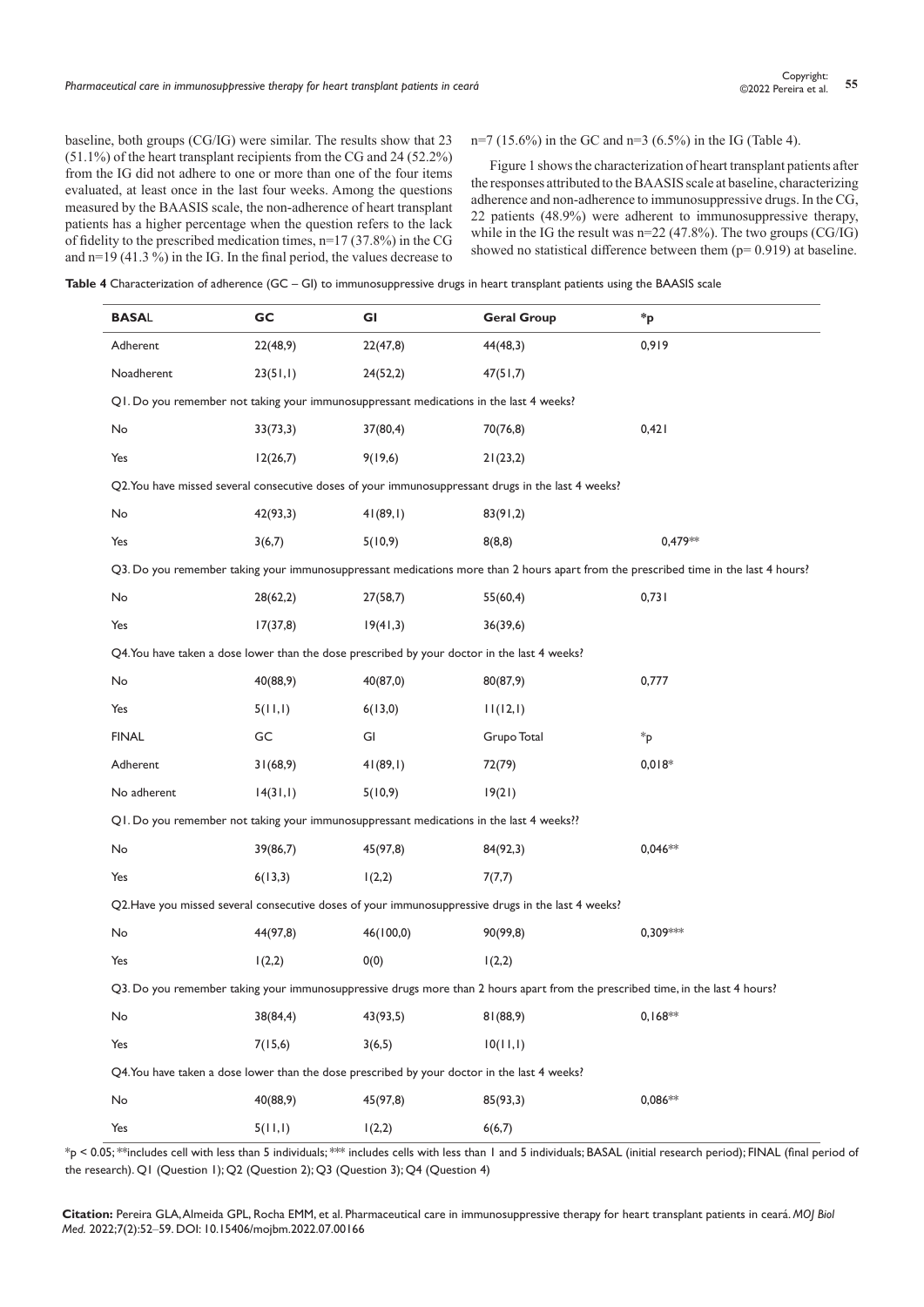

**Figure 1** Characterization of adherence to immunosuppressants in heart transplant recipients, GC - GI, at baseline using the BAASIS scale GC: control group; IG: intervention group (In Portuguese).

Figure 2 shows the result measured using the BAASIS scale, at the end of the survey. For the GC group the adherence was n=31 (68.9%) and for the GI the adherence was of (89.1%) corresponding to 41 heart transplant patients, there is a significant increase in the percentage of adherence to immunosuppressants ( $p= 0.010$ ).



**Figure 2** Characterization of adherence to immunosuppressants in heart transplant recipients, GC - GI, in the final period using the BAASIS scale GC: control group; IG: intervention group (In Portuguese).

Figure 3 shows the changes observed by the BAASIS scale, at the end of the research, among adherent heart transplant patients for the two groups, GC and GI. In the CG, there was an increase in the adherence of heart transplant recipients to immunosuppressants of n=9 (20%), even without pharmaceutical follow-up, however this improvement was not significant (p=0.543). Analyzing the GI in the same period, after the pharmaceutical follow-up, there is an increase in the rate of heart transplant patients adhering to immunosuppressive therapy from (47.8%) to (89.1%), which corresponds to an increase of 19 patients, with statistical significance  $(p=0.003)$ .



**Figure 3** Characterization of heart transplant recipients adherent to immunosuppressants by the BAASIS scale in the GC - GI in the baseline and final periods. CG: Control group; IG: Intervention group (In Portuguese).

The assessment of blood levels of immunosuppressants was the other method that the study used as a reference to measure adherence to therapy. Samples were collected at baseline and at the end of the research.

Table 5 shows that, at baseline, the groups showed differences with p=0.043. The CG had 23 (51.1%) and the GI had 33 (71.7%), patients with normal blood levels of immunosuppressive drugs. At the end of the study, the GC increased in 3 patients with the rate of blood levels of immunosuppressants out of range (6.7%), while the GI showed a slight increase in the number of patients with normal blood level n=1 (2 ,two%). These results showed that the groups remained different and the statistical analysis did not allow inferences about follow-up. Both groups were similar regarding the immunosuppressive therapy prescribed. Tacrolimus stood out as the most prescribed calcineurin inhibitor (Table 5).

**Table 5** Assessment of adherence to immunosuppressants in heart transplant recipients using the right method and the list of immunosuppressants prescribed in the baseline and final period **(In Portuguese)**

| <b>PERÍODO BASAL</b>    |          |             |              |           |  |  |
|-------------------------|----------|-------------|--------------|-----------|--|--|
| <b>BASAL</b>            | GC n (%) | GI n $(\%)$ | TOTAL n (%)  | *p        |  |  |
| Normal I                | 23(51,1) | 33(71,7)    | 56(61,4)     |           |  |  |
| Fora de Faixa           | 22(48,9) | 13(28,3)    | 35(38,6)     | $0,043*$  |  |  |
| IMUNOSSUPRESSORES n (%) |          |             |              |           |  |  |
| <b>Tacrolimus</b>       | 23(51,1) | 23(50,0)    | 46(50,6)     |           |  |  |
| Ciclosporina            | 14(31,1) | 11(23,9)    | 25(27,5)     |           |  |  |
| <b>Sirolimus</b>        | 4(8,9)   | 8(17, 4)    | 12(13,1)     | 0,647***  |  |  |
| Everolimus              | 4(8,9)   | 4(8,7)      | 8(8,80)      |           |  |  |
| PERÍODO FINAL           |          |             |              |           |  |  |
| <b>FINAL</b>            | GC       | GI          | <b>TOTAL</b> | *p        |  |  |
| Normal                  | 20(44,4) | 34(73,9)    | 54(59,2)     |           |  |  |
| Fora de Faixa           | 25(55,6) | 12(26,1)    | 37(40,9)     | $0,004*$  |  |  |
| IMUNOSSUPRESSORES n (%) |          |             |              |           |  |  |
| <b>Tacrolimus</b>       | 24(53,3) | 23(50,0)    | 47(51,7)     |           |  |  |
| Ciclosporina            | 14(31,1) | 12(26,1)    | 26(28,6)     |           |  |  |
| <b>Sirolimus</b>        | 3(6,7)   | 8(17, 4)    | 11(12,0)     | $0,461**$ |  |  |
| Everolimus              | 4(8,9)   | 3(6,50)     | 7(7,70)      |           |  |  |

 $p^*$   $>$  0,05; the reference values are found in table 1; \*\* Includes cells with less than 5 individuals \*\*\*Includes cells with less than 1 and 5 individuals

**Table 6** Adherence to interventions and strategies in the IG (n=46)

| <b>Interventions</b> | <b>Strategies</b>                                        | $n$ (%)  |
|----------------------|----------------------------------------------------------|----------|
| <b>Informativas</b>  | Face-to-face Cognitive/Educational                       | 46 (100) |
|                      | Phone call and messages.                                 | 44 (96)  |
|                      | Group didactic classes with slides.                      | 18(39)   |
| <b>Behavioral</b>    | alarm reminder                                           | 40 (87)  |
|                      | Someone's help to remember.                              | 4 (9)    |
|                      | Adaptation of daily routine to<br>therapeutic treatment. | 41 (89)  |
| Family/Social        | Social support by the family<br>member/caregiver.        | 27 (59)  |

During the three-month follow-up of patients in the intervention group, the pharmacist (researcher) adapted and implemented interventions and strategies that optimized adherence to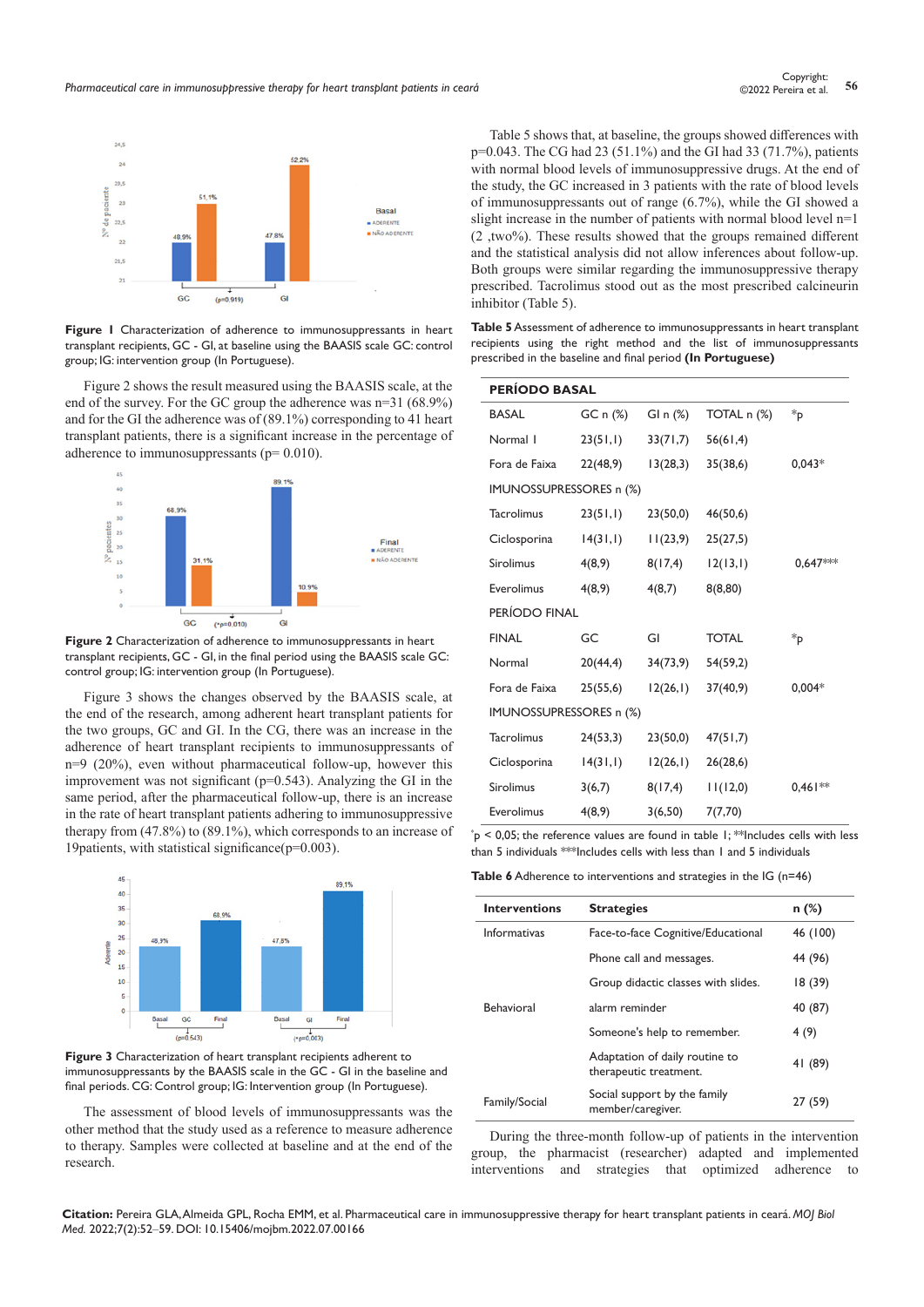immunosuppressive therapy by self-report at the end of the research. Interventions and strategies are presented below:

## **(I) Informational interventions**

All patients in IG n=46 (100%) were treated with the face-toface cognitive educational strategy. In each pharmaceutical service, the patient was informed about the importance of adherence to drug treatment and pharmacotherapy. These meetings lasted an average of 50 minutes. Of these patients, 44 (96%) received monthly calls and messages via the mobile application (WhatsApp), but two (4%) participants were not included in this strategy, as they live far away, with difficulties in accessing communication. Also in this intervention, group didactic classes were given monthly, with slideshows, and n=18 (39%) were willing to participate, the others justified their absences, due to work activities, others due to home distance.

## **(II) Behavioral interventions**

Forty patients in the intervention group (87%) started to adopt the alarm reminder on their cell phones and four (9%) started to receive help to remember the time of administration of the medication. Also in this intervention, an adaptation of the daily routine to the drug treatment of heart transplant patients was elaborated and applied, which was accepted by 41 patients (89%).

#### **(III) Family/Social**

In this strategy, the participation of 27 companions (59%) who interacted throughout the research was obtained. The others claimed the lack of support in the follow-ups, due to the work activities of their family members and others did not have caregivers.

## **Assessment of adherence to immunosuppressive therapy in heart transplant recipients by self-report (BAASIS)**

This is the first randomized clinical trial conducted in Brazil that evaluated adherence to immunosuppressive therapy in heart transplant recipients by BAASIS self-report. The results show that the interventions and strategies applied with pharmaceutical care increased therapeutic adherence to immunosuppressive treatment, measured by self-report.

The literature shows that it is possible to achieve great benefits in immunosuppressive adherence, through simple interventions, as long as it is conducted to a non-adherent population and adapted to the specific reasons of each patient. Alloway et al. and Klein et al. report that the implementation of informative/educational, behavioral and social interventions, when skillfully performed, become useful tools in combating the numerous factors that influence patients' nonadherence to therapeutic treatments.<sup>7,9,10</sup>

During the current research, adaptation and implementation of combined interventions for heart transplant recipients who were part of the IG were easy to conduct and agile enough to be included in daily practice in order to optimize therapeutic adherence, in accordance with the literature.

The improvement in adherence evidenced in the present study is consistent with the results presented in other studies. In the clinical trial by Gnatta et al., the impact of pharmaceutical care on adherence to immunosuppressive treatment in kidney transplant recipients was also evaluated through the methods of measuring self-report and blood levels of immunosuppressants. They concluded that the participation of the pharmacist was timely and important, increasing in addition to adherence to safety in the conduct of drug treatment.<sup>11</sup>

Chisholm et al., concluded results that also value the role of pharmacists aimed at interventions that optimize adherence, becoming fundamental in the drug treatment of transplant patients. Similar findings were demonstrated in a randomized clinical trial that evaluated immunosuppressive adherence by the Medication Event Monitoring System® (MEMS). At the end of the survey after the six-month follow-up, the follow-up group showed a significant improvement in adherence when compared to the control group. The authors justify the results by planning and implementing several stages of interventions according to the needs of the group being monitored.12, 13

There is a need for educational interventions to be practiced continuously in the transplanted population, given that the literature presents weaknesses in some situations of therapeutic treatment that begin in the pre-transplantation with the lack of guidance on pharmacotherapy and persist in the post-transplantation period. Therefore, transplant centers that do not provide proper support to receive and prepare the patient for a new lifestyle and still have failures in communication between patients and health professionals can negatively interfere with adherence to pharmacotherapeutic treatment.<sup>11,14</sup>

The present study showed, as a result of the BAASIS scale in the baseline period for both groups (CG and GI), the occurrence of non-adherence of heart transplant recipients in the research, with a delay of more than 2 hours in the use of immunosuppressants the main item reported. Forgetfulness was the main reason alleged for non-compliance. Similar data were presented by Oliveira et al., who evaluated adherence to immunosuppressants with the same instrument, indicating a rate of 49% of non-adherents and the same reason for non-compliance with drug prescriptions.<sup>15</sup>

Failure to comply with immunosuppressive regimen schedules is frequently demonstrated in studies that assess adherence, with delays of 1.5hours and 2hours. The fact is that the literature proves that attitudes that produce delays in the administration of doses can change the dosages of immunosuppressants in the blood. Small failures in adherence to the immunosuppressive regimen result in damage to the health of the organ.<sup>16-20</sup>

It is worth mentioning that the CG for which there was no pharmaceutical care provided also showed a gain in adherence to immunosuppressive therapy. The researchers assume that this finding, although not statistically significant, was influenced by the close contact that the two groups had with each other, as the discovery of the information generated new learning that they themselves started to disseminate, making the information offered to the IG participants, to be shared with CG participants.

# **Assessment of adherence to immunosuppressive therapy in heart transplant recipients by concentration in blood levels of immunosuppressants**

The values obtained in the analysis of blood levels of immunosuppressive drugs in the sample at baseline reveal a difference between the CG, which presented with only 51.1% of heart transplant patients with normal values, while for the IG more than 70% of heart transplant patients had immunosuppressant concentrations in the normal range with a statistically significant difference even before receiving pharmaceutical care, at the end of the research the number of heart transplant patients in the CG who had blood levels outside the normal range increased, while in the IG there was a small improvement in percentage.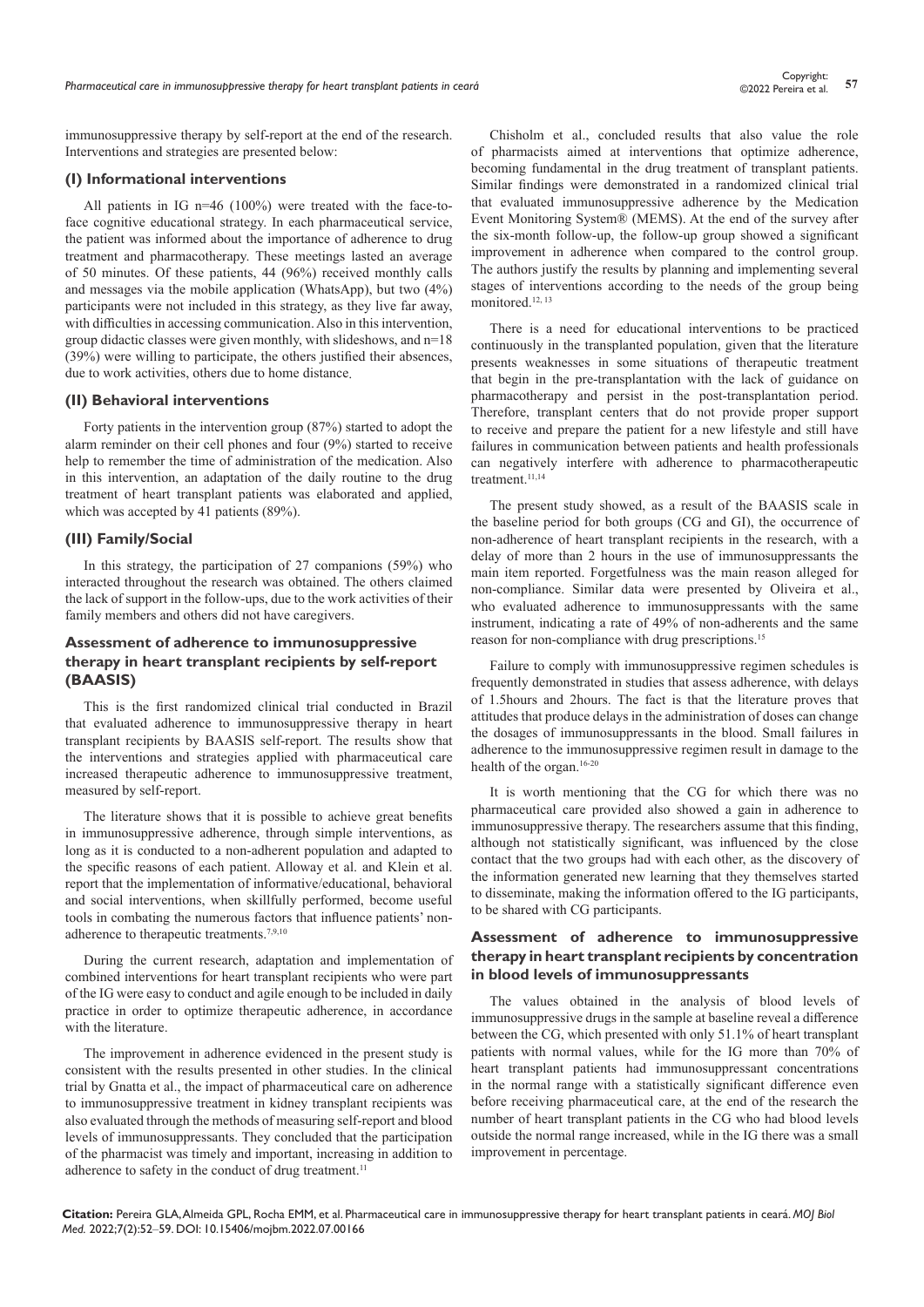The results achieved with similar studies corroborate those of this research, such as the group by Klein et al. which showed the impact of pharmaceutical care, during 12months, on adherence to immunosuppressants in transplant patients, with the intervention group more likely to achieve desirable blood levels. In the study presented by Corrêa et al., in patients undergoing allogeneic hematopoietic stem cell transplants after pharmaceutical follow-up for six months, the data indicated that the control group obtained 65% of the levels considered within the range, vs the intervention group 82%.10,21

In the research by Gnatta et al.11, a different finding is observed, in the measurement of tacrolimus dosage, the result showed that in the first measurement of the blood level there was a significant difference for the group under follow-up. However, during the research, the other collections did not show significant differences.

In view of these results, it is confirmed what the literature says that keeping the blood levels of immunosuppressive drugs in the proper range is an arduous task, as several factors can influence the impairment of this activity. Genetic factors can affect the serum concentration of calcineurin inhibitors, whereas physiological factors, such as variation in renal function, can modify the serum concentration of tacrolimus. Corrêa et al., also highlights drug interactions and incorrect use of drugs, such as tacrolimus, which may have its absorption compromised by concomitant ingestion with food.<sup>21,22</sup>

The task of controlling blood levels of drugs at desirable values is challenging, however it is known that to achieve this effect it is necessary to keep them within a narrow therapeutic window. On the other hand, if the levels are above the expected range, they can cause intoxication, leaving the patient vulnerable to risk.<sup>21</sup>

Faced with the challenges presented in the pharmacotherapy of transplanted patients and witnessed in this research, the presence of the pharmaceutical professional acting in the follow-up of the pharmacotherapy is deemed necessary, developing actions, which are conceptualized as interventions or pharmaceutical recommendations. This professional act aims to solve or prevent unfavorable clinical outcomes, arising from the use of medications, and non-adherence.23

Some limitations presented by the research may have interfered with a better outcome. The study was not blinded, exposing the applicability of the interventions in the IG. During the research, it was observed that patients in both groups were close, which led to the sharing of information between the IG and the CG. Oliveira Filho et al. suggest that in clinical trials patients should be blinded to the intervention used for practical purposes and avoid bias in the results. However, authors state that blinding in some cases becomes difficult or even impossible for some technical reasons, for example: in some types of interventions, including educational ones, a resource used by the present research. Another limitation of the study was not having performed the screening to select the population of non-adherents, due to the small size of the sample. They suppose that this reason may have compromised the measurement of blood levels, showing that the groups were different at the beginning of the research, while they should have been homogeneous as suggested in the literature.<sup>13,24,25</sup>

The research time limitation for pharmaceutical follow-up was small. Perhaps, it also influenced the outcomes of blood levels of immunosuppressants to promote a desired outcome. Studies that assess adherence show positive results with at least 6 months of follow-up, which may vary up to 2years. $26,27$ 

There is still a lack of randomized clinical trials that assess medication adherence in heart transplant recipients, weakening the discussions. The clinical relevance of this study showed an increase in the rate of adherence to immunosuppressive therapy through selfreport. The finding represents future changes in adherence to drug therapy in heart transplant patients, given that non-adherence is related to unfavorable clinical outcomes. It is believed that transplant centers can support the introduction of pharmaceutical care with a focus on reducing the rates of non-adherence to drug therapy treatment in heart transplant recipients.<sup>28-30</sup>

# **Conclusion**

This study reached its objective to the extent that it fulfilled the presented result, in the goal defined by the methodological course of the research, based on data collection and represented by the elaboration of the Master's dissertation in Transplantation. The present study showed that heart transplant recipients who received pharmaceutical care guided by interventions and strategies (informative, behavioral and social/family) showed a significant improvement in adherence to immunosuppressive therapy assessed through self-report, when compared to patients in the control group who did not have pharmaceutical follow-up. Therefore, pharmaceutical care was able to optimize adherence to immunosuppressive therapy in heart transplant patients. Despite the encouraging results achieved in this research, further studies are needed to explore adherence to immunosuppressive therapy in the heart transplant population.

## **Acknowledgments**

None.

## **Conflict of interest**

The authors declared no have conflict interest for the study.

## **References**

- 1. [Bacal F, Marcondes‒Braga FG, Rohde LEP, Xavier Júnior JL, et al.](https://www.scielo.br/j/abc/a/MqFZwqWW8jy9bQWKJsHSHNn/?format=pdf&lang=pt)  [3ª Diretriz Brasileira de Transplante Cardíaco.](https://www.scielo.br/j/abc/a/MqFZwqWW8jy9bQWKJsHSHNn/?format=pdf&lang=pt) *Arq Bras Cardiol*. [2018;111\(2\):230‒289.](https://www.scielo.br/j/abc/a/MqFZwqWW8jy9bQWKJsHSHNn/?format=pdf&lang=pt)
- 2. Melo CF et al[. Between pulse and dying: the experience of patients](https://scielo.isciii.es/pdf/eg/v19n58/en_1695-6141-eg-19-58-351.pdf)  [waiting for heart transplantation.](https://scielo.isciii.es/pdf/eg/v19n58/en_1695-6141-eg-19-58-351.pdf) *Enfermería Global*. 2020:(58)377-389.
- 3. World Health Organization. 2008-2013 action plan for the global strategy [for the prevention and control of non communicable diseases. Geneva:](https://www.who.int/nmh/publications/ncd_action_plan_en.pdf)  [WHO; 2008.](https://www.who.int/nmh/publications/ncd_action_plan_en.pdf)
- 4. [Rocha FD, Canabarro ST, Figueiredo AE, Sudbrack AW.](https://pesquisa.bvsalud.org/portal/resource/pt/biblio-876948) Avaliação [da adesão à terapia imunossupressora, por autorrelato de pacientes](https://pesquisa.bvsalud.org/portal/resource/pt/biblio-876948)  [submetidos ao transplante renal.](https://pesquisa.bvsalud.org/portal/resource/pt/biblio-876948) *Sci Med.* 2017;27(4):ID28181.
- 5. [Martins BCC, Souza TR, Luna AMPT, Fonteles MMF, Firmino PYM,](https://www.scielo.br/j/bjps/a/QLdsRSnZtmMFhwt5ZmXCmYt/?lang=en)  et al. [Pharmaceutical care in transplant patients in a university hospital:](https://www.scielo.br/j/bjps/a/QLdsRSnZtmMFhwt5ZmXCmYt/?lang=en)  [pharmaceutical interventions.](https://www.scielo.br/j/bjps/a/QLdsRSnZtmMFhwt5ZmXCmYt/?lang=en) *Braz J Pharm Sci*. 2013;49(4):659-668.
- 6. [Leite RF, Silva AC, Oliveira PC, Silva LM, Pestana JM, et al. Measurement](https://acta-ape.org/en/article/measurement-of-adherence-to-immunosuppressive-drugs-in-renal-transplant-recipients/)  [of adherence to immunosuppressive drugs in renal transplant recipientes](https://acta-ape.org/en/article/measurement-of-adherence-to-immunosuppressive-drugs-in-renal-transplant-recipients/)  (BAASIS). *Acta Paul Enferm*[. 2018;31\(5\):489‒496](https://acta-ape.org/en/article/measurement-of-adherence-to-immunosuppressive-drugs-in-renal-transplant-recipients/).
- 7. [Nguyen TMU, La Caze A, Cottrell N. Validated adherence scales used in](https://bmjopen.bmj.com/content/6/11/e013375)  a measurement-guided medication management approach to target and [tailor a medication adherence intervention: a randomised controlled trial.](https://bmjopen.bmj.com/content/6/11/e013375)  *BMJ open*[. 2016;6\(11\):1‒10.](https://bmjopen.bmj.com/content/6/11/e013375)
- 8. [Soares LSS et al. Solid organ transplantation in Brazil: a descriptive](https://pubmed.ncbi.nlm.nih.gov/32267298/)  [study of distribution and access inequalities across the Brazilian territory,](https://pubmed.ncbi.nlm.nih.gov/32267298/)  2001‒2017. *[Epidemiol Serv Saude Brasília](https://pubmed.ncbi.nlm.nih.gov/32267298/)*. 2020;29(1):e2018512.
- 9. [Gnatta D, Keitel E, Heineck I. Interventions Performed by Clinical](https://www.rbfhss.org.br/sbrafh/article/view/355)  [Pharmacist in the Renal Transplant 1 Ambulatory Care.](https://www.rbfhss.org.br/sbrafh/article/view/355) *Rev Bras Farm Hosp Serv Saude*[. 2019;10\(3\):0355](https://www.rbfhss.org.br/sbrafh/article/view/355).